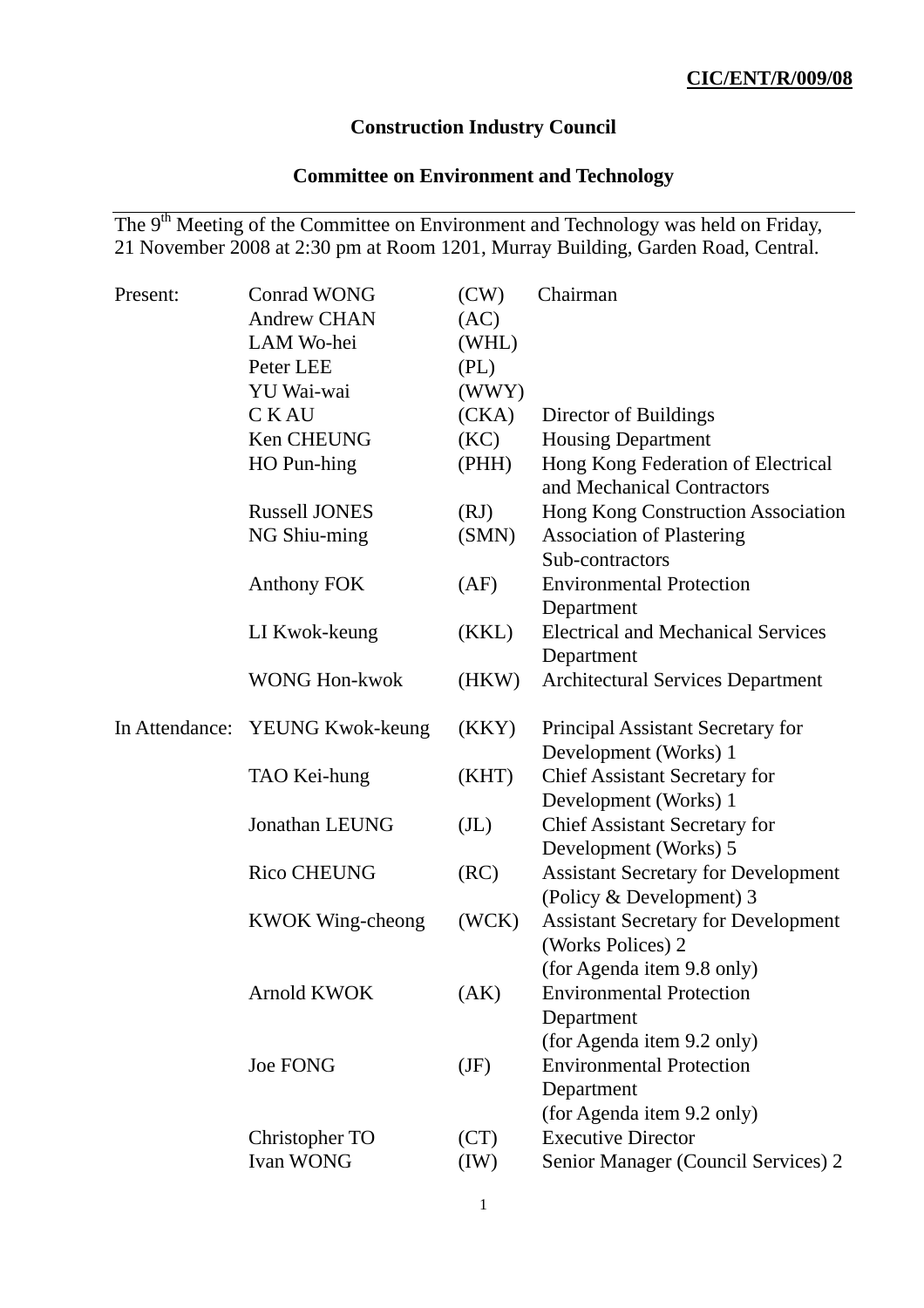|            | Phoebe LEUNG                          | (PLG)          | Manager (Council Services) 2                      |
|------------|---------------------------------------|----------------|---------------------------------------------------|
| Apologies: | <b>CHEUNG</b> Tat-tong<br>KO Jan-ming | (TTC)<br>(JMK) |                                                   |
|            | PANG Long                             | (LP)           | <b>Construction Site Workers General</b><br>Union |
|            | <b>CHAN Yun-cheung</b>                | (YCC)          | Principal Assistant Secretary for                 |
|            |                                       |                | Development (Works) 3                             |

### **PROGRESS REPORT**

#### **Action**

## 9.1 **Confirmation of the Progress Report of the 8th Meeting**

Members took note of Paper CIC/ENT/R/008/08 and confirmed the progress report of the  $8<sup>th</sup>$  meeting held on Tuesday, 19 August 2008 at Murray Building. **Noted** 

## 9.2 **Proposal for Control of Volatile Organic Compound Emissions from Adhesives and Sealants**

Members received a presentation from the Environmental Protection Department (EPD) on a proposal for control of volatile organic compounds (VOC) emissions from adhesives and sealants. The proposal is to extend the coverage of the Air Pollution Control (Volatile Organic Compounds) Regulation to include, among other products, adhesives and sealants. EPD planned to introduce the amended Regulation into the Legislative Council in mid-2009 so that the VOC limits would be effective in two phases starting from 1 January 2010.

Members envisaged significant impacts brought by the impending enactment including availability of suitable substitutes for existing adhesives and sealants in terms of product features, prices and required workmanship. Members also concerned that the performance of substitutes would affect the procedures and progress of works. While EPD had already consulted the stakeholders and identified suppliers and manufacturers to provide substitutes, and studies would be conducted to substantiate their product features, Members suggested EPD working with industry stakeholders in particular CICTA, the Hong Kong Construction Association and the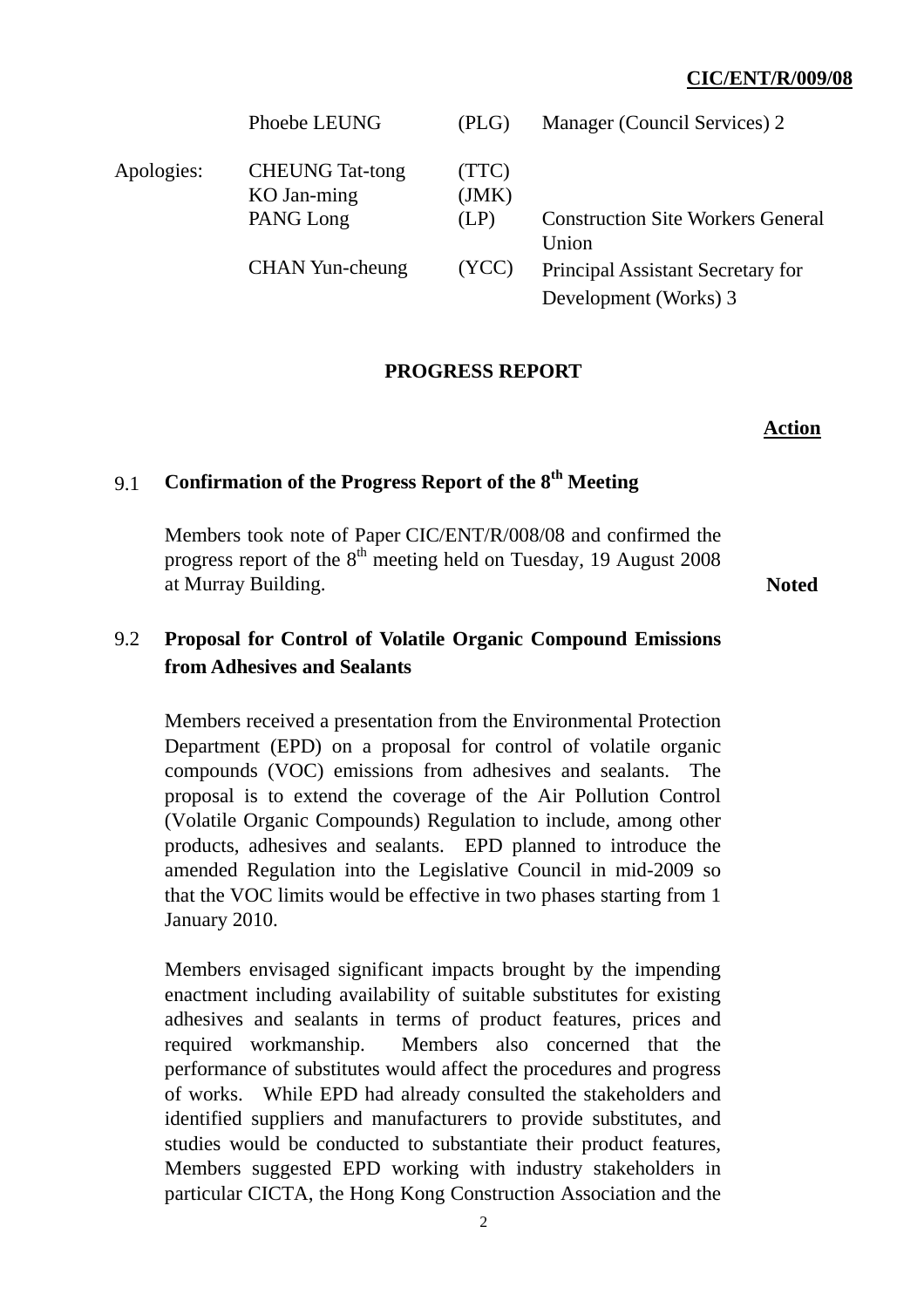**Noted** 

|     |       | construction projects.                                                                                                                                                             |              |
|-----|-------|------------------------------------------------------------------------------------------------------------------------------------------------------------------------------------|--------------|
|     |       | $[AK$ and JF left the meeting at this juncture.]                                                                                                                                   |              |
| 9.3 |       | Matters Arising from the 8 <sup>th</sup> Meeting                                                                                                                                   |              |
|     | 9.3.1 | Stocktaking of research projects                                                                                                                                                   |              |
|     |       | Letters were sent to local universities soliciting information<br>Positive responses were<br>of their research projects.<br>received from the universities.                        | <b>Noted</b> |
|     | 9.3.2 | Soliciting research proposals from local universities,<br>research institutes and professional consultant firms                                                                    |              |
|     |       | The Secretariat was organizing the information provided by<br>the universities and would proceed to solicit information<br>from other research institutes and professional bodies. | <b>Noted</b> |
|     | 9.3.3 | Suggestions on practical research topics                                                                                                                                           |              |
|     |       | Discussed under Agenda item 9.6.                                                                                                                                                   | <b>Noted</b> |
|     | 9.3.4 | Local universities to indicate their research interests                                                                                                                            |              |
|     |       | The Secretariat would explore collaborative opportunities<br>after analyzing their projects<br>universities<br>with the<br>information.                                            | <b>Noted</b> |
|     | 9.3.5 | Vetting criteria and procedures for selecting practical<br>research projects                                                                                                       |              |
|     |       | Discussed under Agenda item 9.5.                                                                                                                                                   | <b>Noted</b> |
|     | 9.3.6 | List of research institutes and professional consultant firms                                                                                                                      |              |
|     |       | The list would be prepared and ready when extending<br>tender invitation.                                                                                                          | <b>Noted</b> |
|     |       |                                                                                                                                                                                    |              |

concerned subcontractors' unions to study the likely impacts on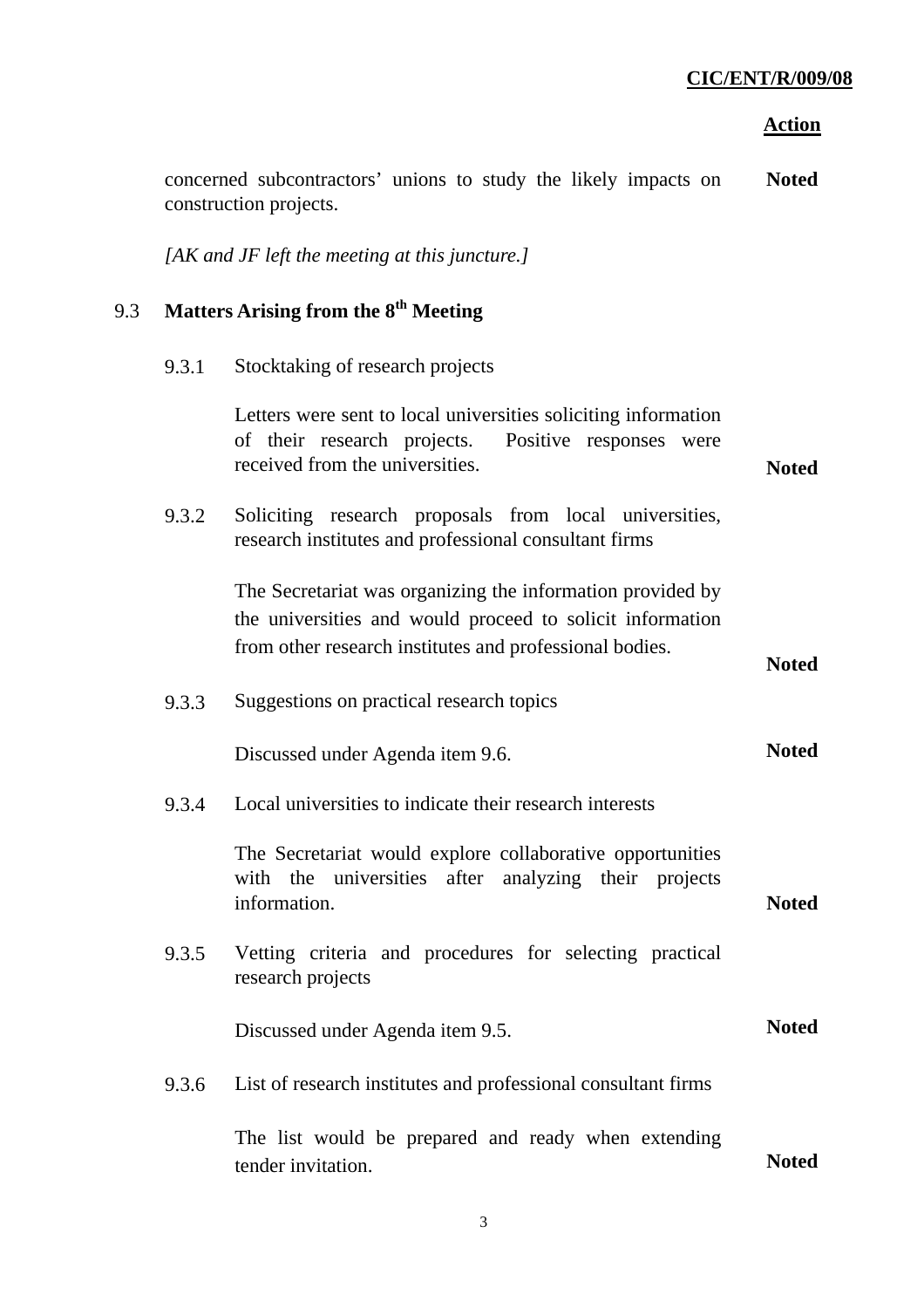#### **Action**

|     | 9.3.7 | <b>Carbon Reduction Charter</b>                                                                                                                        |              |
|-----|-------|--------------------------------------------------------------------------------------------------------------------------------------------------------|--------------|
|     |       | CIC had endorsed the participation in the Carbon Reduction<br>Charter and EPD was informed accordingly.                                                | <b>Noted</b> |
|     | 9.3.8 | Key information on Hong Kong Green Building Council                                                                                                    |              |
|     |       | Discussed under Agenda item 9.4.                                                                                                                       | <b>Noted</b> |
|     | 9.3.9 | Members elected Mr CHEUNG Hau-wai as a co-opted<br>member of the Committee so as to have his continuous<br>contributions to the construction industry. | <b>Noted</b> |
| 9.4 |       | <b>Formation of Hong Kong Green Building Council</b>                                                                                                   |              |
|     |       | Information from Key Stakeholders was received by the Secretariat.                                                                                     | <b>Noted</b> |

*[KHT left the meeting at this juncture.]* 

### 9.5 **Guidelines on Selection of Practical Research Projects**

Members took note of the Paper CIC/ENT/P/028/08 and advised the Secretariat to revise the proposed guidelines and procedures in order to cater for different proposal categories as follows –

- (a) Collaborative research (i.e. research initiated by a particular university or research institute); and
- (b) Research projects initiated by CIC.

The Secretariat was directed to circulate the revision to Members.

*[Post-meeting notes: the revised guidelines and procedures for selection of practical research projects are attached at Annex A.]* 

Members opined that there might be a need of a designated committee to take charge of research and development (R&D) activities and commissioning external experts for steering and on-going review of research projects. While the Committee on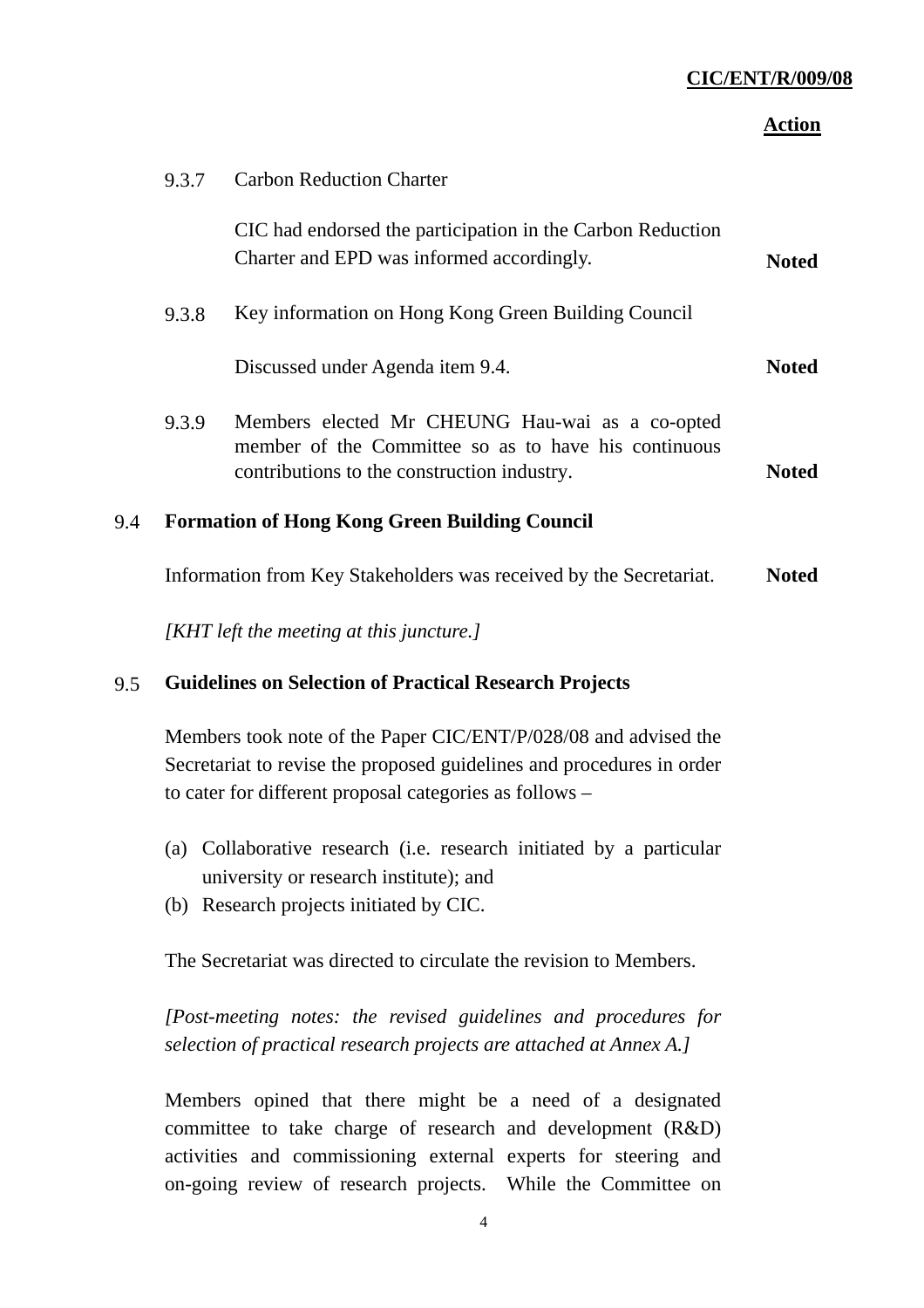#### **Action**

Administration and Finance (Com-ANF) would be responsible for funding allocation, Members suggested obtaining a lump sum allocation from Com-ANF so that the Committee could make use of the funding to co-ordinate and promote construction R&D and discharge its duties within the ambit. The Chairman would consider discussing the funding mechanism with Com-ANF.

The Secretariat was also advised to refer to established research funding bodies regarding the handling of intellectual property rights and the mechanism of funding project costs.

**CW/ CIC Secretariat** 

#### 9.6 **Suggestions on Practical Research Topics**

The Chairman made a declaration of interest on this item in view of his capacity as President of the Hong Kong Construction Association (HKCA).

Members took note of the Paper CIC/ENT/P/029/08 and supported the research on river sand substitutes. However, the Secretariat was directed to check with local universities and research institutes if similar research had been conducted.

For the research on adhesion technologies and fixing methods for external wall tiles, Members noted that both the Buildings Department (BD) and the Housing Departments (HD) had certain involvements in similar studies. Given that the proposed research would benefit the industry at large, Members shared the view that the research should proceed as an industry initiative put forth by CIC and avoid generating perception of regulatory proposals by the Buildings Department. The Committee therefore recommended CIC setting up a steering group and with the assistance of BD and HD, to work out an optimal research brief for further consideration.

**CIC Secretariat** 

#### 9.7 **Update on Task Force on Construction Standards for Buildings**

Members took note of the Paper CIC/ENT/P/030/08. A Member explained that the task forces/ groups were set up to explore the way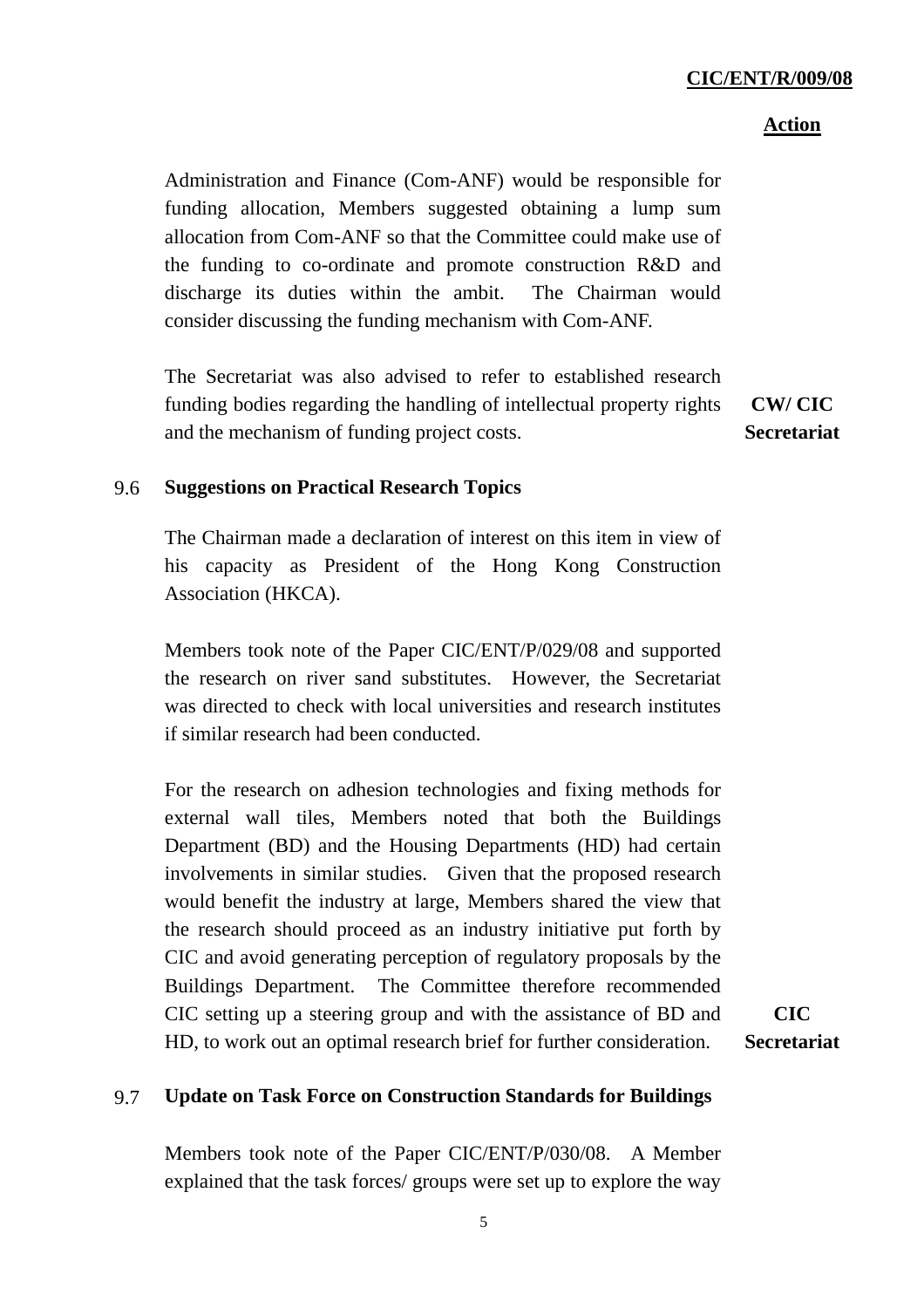#### **Action**

forward as BS would cease to exist in 2009. Although the stocktaking seemed to imply that there would be a trend towards BSEN as the Architectural Services Department had been migrating to BSEN, the task group on architectural works had not clearly addressed the issue. The Secretariat would follow up with the task group.

Members also noted that it might not be desirable for Hong Kong to adopt the Guo Biao as the standards or set up a standards body because of its complexity and economies of scale respectively.

**CIC Secretariat** 

*[KKY and CT left the meeting at this juncture.]* 

## 9.8 **Report from Task Force on Construction Standards for Infrastructures**

Members took note of the Paper CIC/ENT/P/031/08. **Noted** 

## 9.9 **Trade Task Force on the Mandatory Implementation of the Building Energy Codes**

KKL made a declaration of interest on this item in view of his official responsibility for the mandatory implementation of the Building Energy Codes.

Members took note of the Paper CIC/ENT/P/032/08. KKL clarified that the mandatory implementation of Building Energy Codes would carry no direct impacts on approval of building plans and issue of occupation permits though the submission of self-declarations to the Electrical and Mechanical Services Department would refer to the timelines of the respective events.

Members raised that making changes to building plans was common during the project planning stages. As such, clarification on how to handle self-declarations against revised building plans might be required. KKL would relay Members' concern to their Technical Task Force for consideration.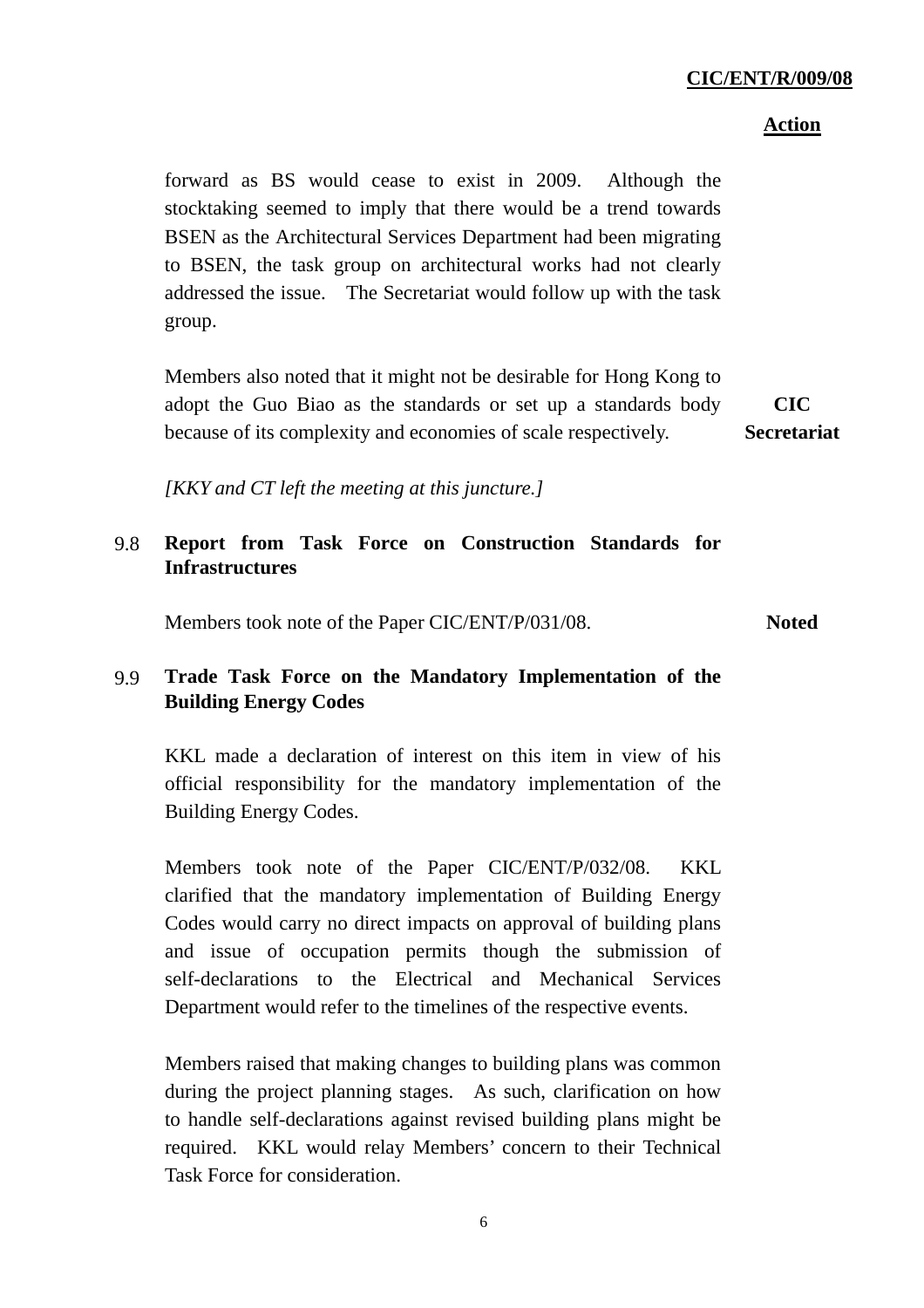## **Action**

|                                                                    | The Secretariat would continue to attend the meetings of the Trade<br>Task Force and keep Members posted on the progress.               | <b>Noted</b> |  |
|--------------------------------------------------------------------|-----------------------------------------------------------------------------------------------------------------------------------------|--------------|--|
|                                                                    | 9.10 Update on Work Plan                                                                                                                |              |  |
|                                                                    | Members took note of the Paper CIC/ENT/P/033/08. The updated<br>work plan is given at Annex B.                                          | <b>Noted</b> |  |
|                                                                    | 9.11 Meeting Schedule for 2009                                                                                                          |              |  |
|                                                                    | Members took note of the Paper CIC/ENT/P/034/08.                                                                                        | <b>Noted</b> |  |
|                                                                    | 9.12 Any Other Business                                                                                                                 |              |  |
|                                                                    | Members noted the coming events –                                                                                                       |              |  |
|                                                                    | (a) Social Challenge and Business Opportunities – Managing Long<br>Term Success" organized by HKQAA from 10 to 12 December<br>2008; and |              |  |
|                                                                    | (b) China-HK Symposium on Green Building organized by HKU<br>and Chinese Green Building Council on 22 to 23 December<br>2008.           | <b>Noted</b> |  |
|                                                                    | 9.13 Proposed Tentative Date of the Next Scheduled Meeting                                                                              |              |  |
|                                                                    | 21 January 2009 (Wednesday) at 2:30 pm at Room 1201, Murray<br>Building, Central, Hong Kong                                             | All to note  |  |
| There being no further business, the meeting adjourned at 5:00 pm. |                                                                                                                                         |              |  |
|                                                                    |                                                                                                                                         |              |  |

**CIC Secretariat November 2008**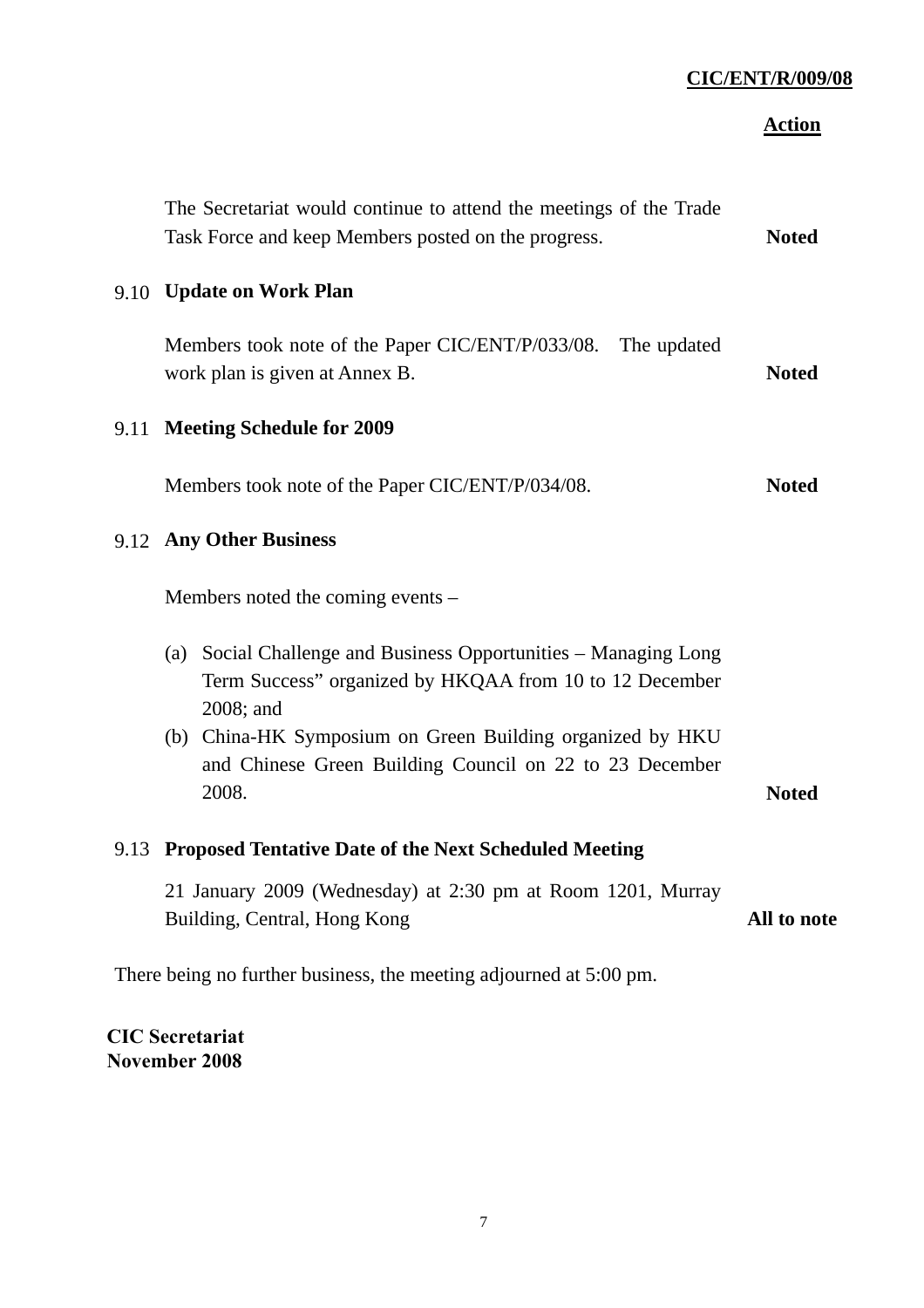## **Guidelines on Selection of Practical Research Projects**

Where applicable, the following criteria should be considered for selection of practical research projects –

- 1. Value of Project
	- (a) whether the project has the potential to improve the development of construction industry particularly in areas of
		- Innovation and technology;
		- Environmental friendliness; or
		- Other initiatives of practical value; and
	- (b) whether there is a demonstrated need for the proposed project.
- 2. Cost Effectiveness
	- (a) whether the project can benefit the industry at large, not just individuals, a single private organization or a consortium of private companies; and
	- (b) whether the estimated cost of the project is broadly commensurate with the expected results.
- 3. Project Implementation (applicable to Collaborative Research)
	- (a) whether the project management capabilities are good, taking into account the project team members' experience, qualifications, track record and the resources available for the project;
	- (b) whether the proposed budget is reasonable and realistic;
	- (c) whether the implementation schedule of the project is properly planned; and
	- (d) whether the project can be completed within a reasonable time frame.
- 4. Other Factors
	- (a) whether similar products, technologies or services are already available in the market, and whether the project is duplicating or likely to duplicate the work carried out by other institutions; and
	- (b) whether the project should be funded fully or partly by other sources, such as the Research Grants Council or the Applied Research Fund.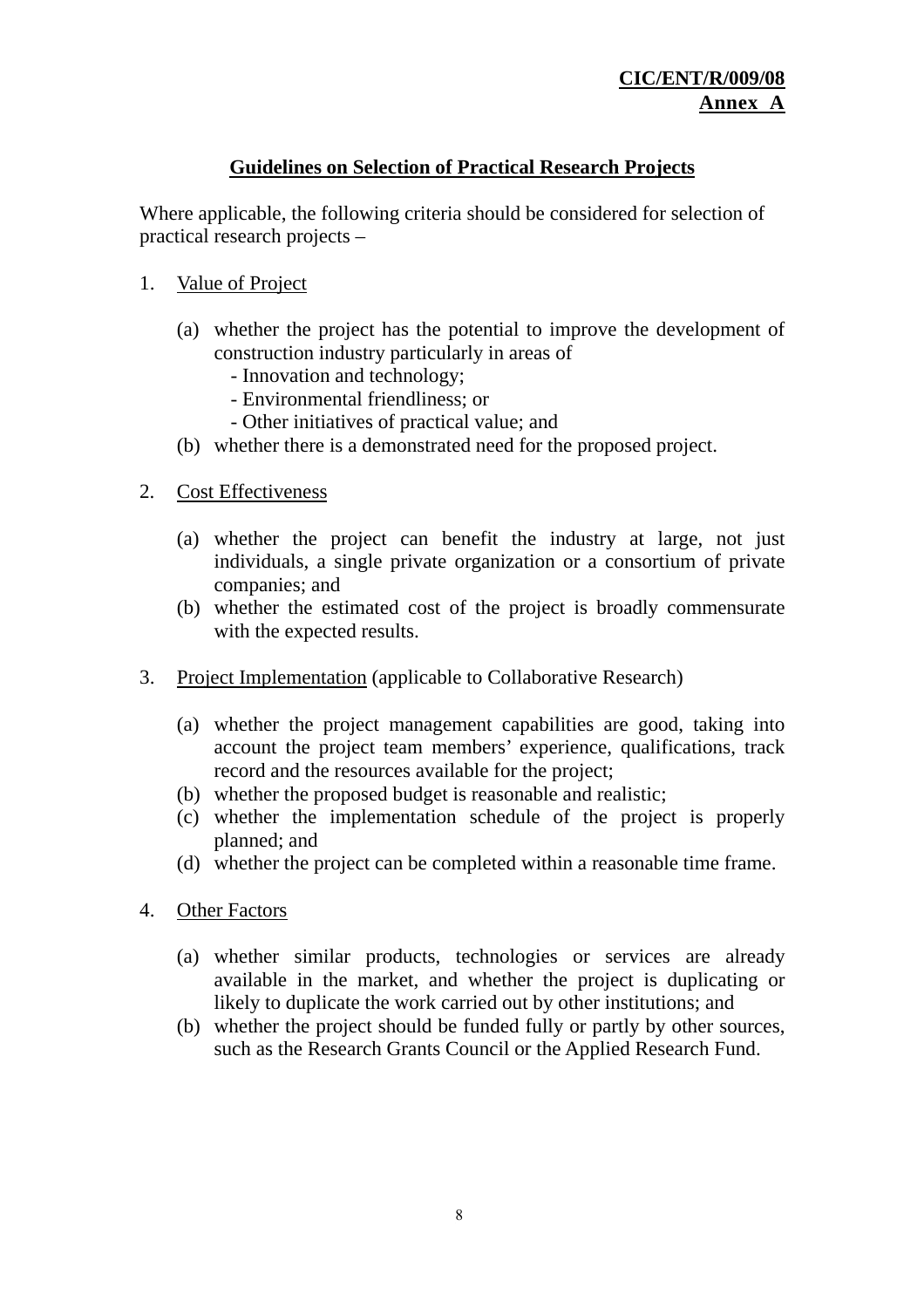## **Procedures for Handling Research Proposals**

### **I. Collaborative Research**